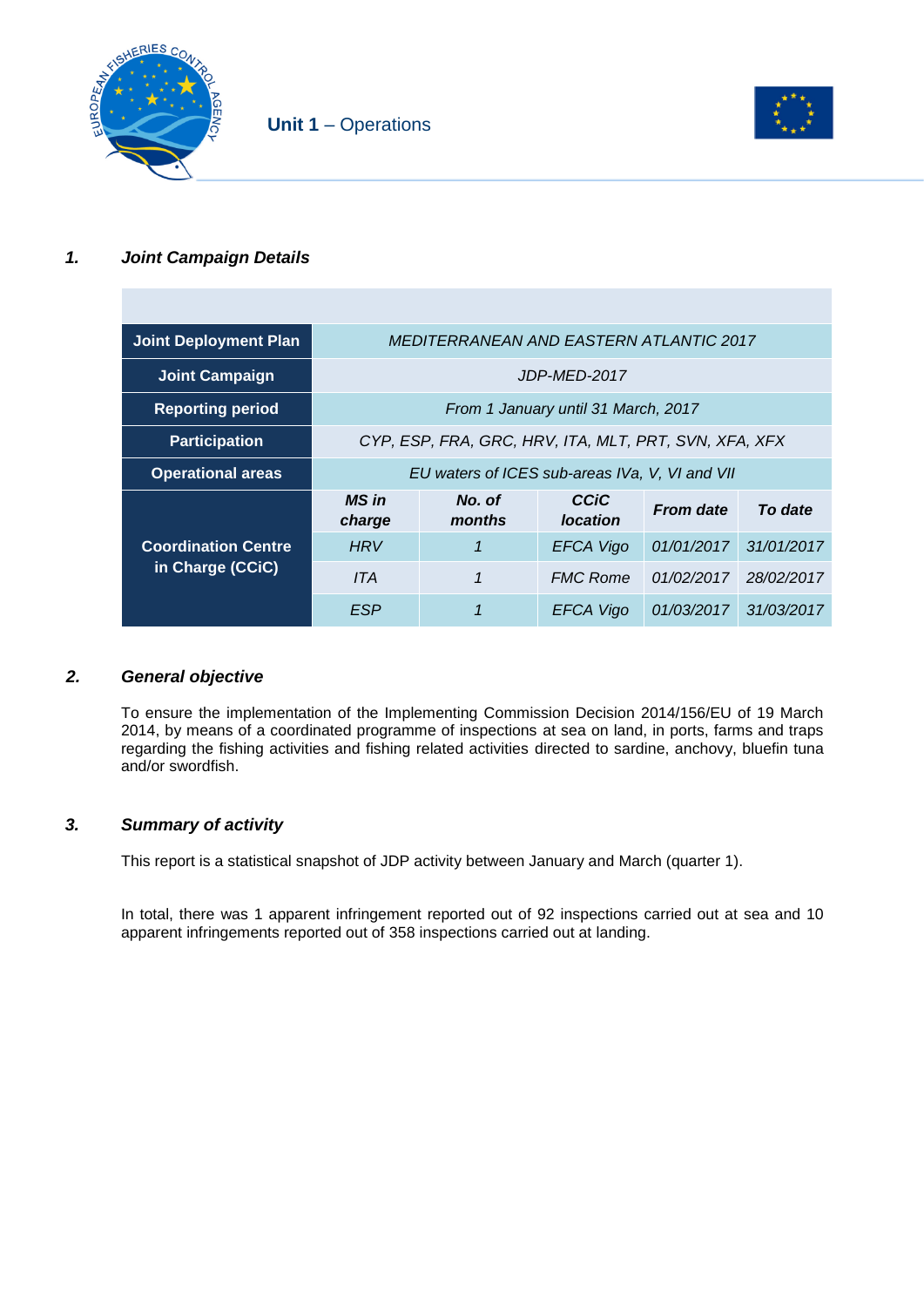## *MED JDP ASSETS ACTIVITY RECORD WITHIN THE PERIOD JANUARY-MARCH, 2017*

| <b>A - DEPLOYED CONTROL MEANS</b> |             |                 |                                |                    |                           |                    |  |
|-----------------------------------|-------------|-----------------|--------------------------------|--------------------|---------------------------|--------------------|--|
|                                   | <b>FPV</b>  | <b>Aircraft</b> | <b>Exchanges of Inspectors</b> |                    |                           |                    |  |
|                                   | Days at sea | No of Flights   | Joint Teams at sea             |                    | <b>Mixed Teams ashore</b> |                    |  |
| <b>MS</b>                         |             |                 | Man-days<br>Deployed           | Man-days<br>Hosted | Man-days<br>Deployed      | Man-days<br>Hosted |  |
| <b>TOTALS</b>                     | 25          | 10              | 5                              | 5                  | 15                        | <b>15</b>          |  |
| XFA*                              | -           | 10              |                                |                    | $\blacksquare$            |                    |  |
| XFX**                             | 21          | 37              |                                |                    |                           |                    |  |

| <b>B-RESULTS OF SIGHTING ACTIVITIES CARRIED OUT</b> |                                  |                    |        |                |     |  |
|-----------------------------------------------------|----------------------------------|--------------------|--------|----------------|-----|--|
| <b>SIGHTINGS</b>                                    |                                  | <b>Total MS</b>    | $XFA*$ | $XFX^*$        |     |  |
|                                                     | Air                              | Sightings reported | 64     | 95             | 100 |  |
| SIGHTINGS                                           | Sea                              | Sightings reported | 33     | $\overline{0}$ | 52  |  |
|                                                     | <b>Total number of sightings</b> |                    | 97     | 95             | 152 |  |

*\* EFCA*

*\*\* FRONTEX*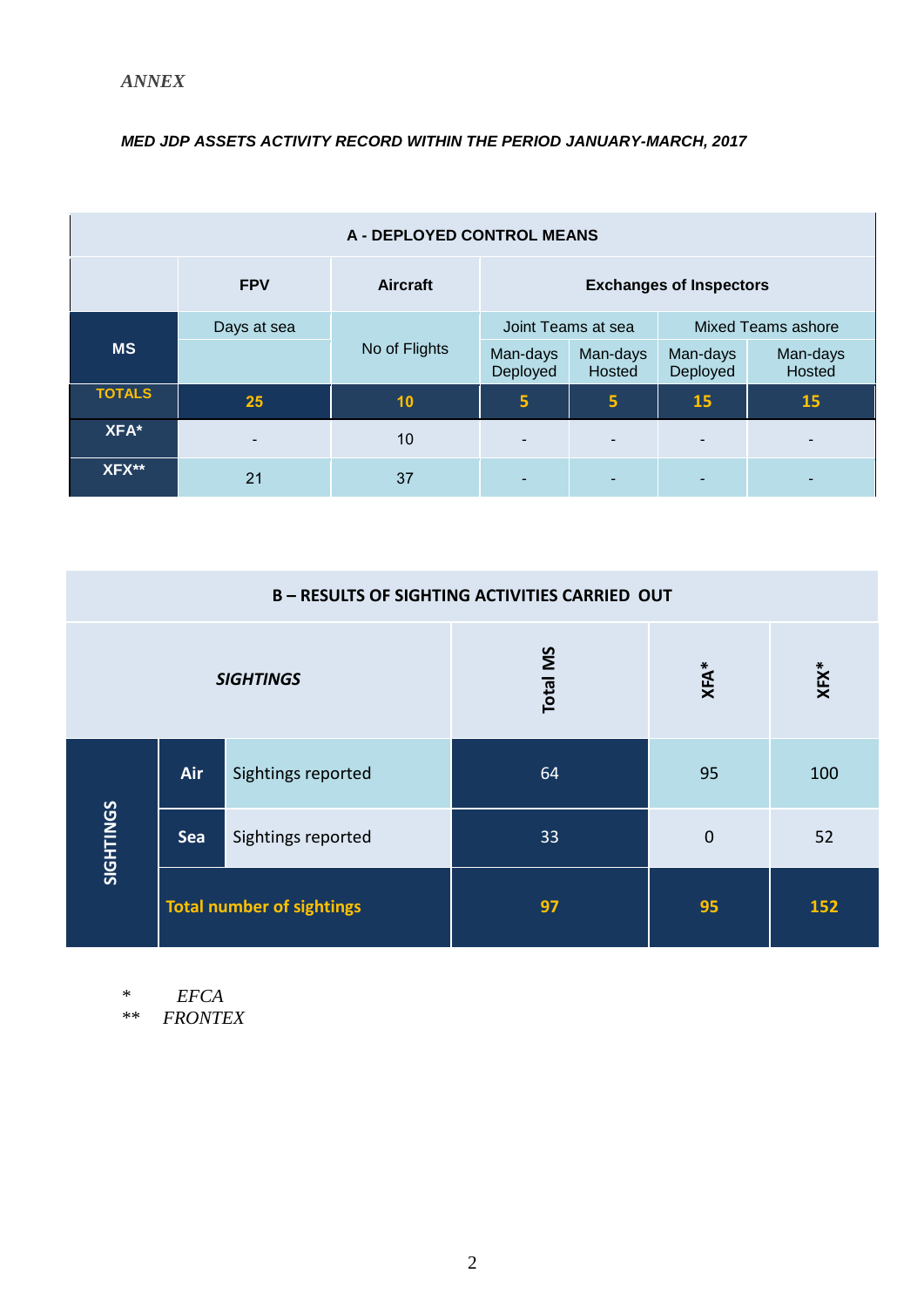|                      | C - RESULTS OF CONTROL ACTIVITIES CARRIED OUT BY REPORTING MS |                                                   |                         |  |  |
|----------------------|---------------------------------------------------------------|---------------------------------------------------|-------------------------|--|--|
|                      |                                                               |                                                   | <b>Totals</b>           |  |  |
|                      |                                                               | Number of Inspections                             | 70                      |  |  |
|                      | Vessel                                                        | Number of inspections with suspected infringement | 1                       |  |  |
|                      |                                                               | % of inspections with infringement                | 1.4                     |  |  |
|                      |                                                               | <b>Total number of infringements detected</b>     | 1                       |  |  |
|                      |                                                               | Number of Inspections                             | 22                      |  |  |
| <b>SEA ACTIVITY</b>  | <b>Farms/Traps</b>                                            | Number of inspections with suspected infringement | $\mathbf{0}$            |  |  |
|                      |                                                               | % of inspections with infringement                | $\bf{0}$                |  |  |
|                      |                                                               | <b>Total number of infringements detected</b>     | $\mathbf{0}$            |  |  |
|                      |                                                               | Number of Inspections                             | 229                     |  |  |
|                      | <b>Vessels F/V</b>                                            | Number of inspections with suspected infringement | 9                       |  |  |
|                      |                                                               | % of inspections with infringement                | 3.9                     |  |  |
|                      |                                                               | <b>Total number of infringements detected</b>     | 11                      |  |  |
|                      |                                                               | Number of Inspections                             | 24                      |  |  |
|                      | <b>Transport</b>                                              | Number of inspections with suspected infringement | $\mathbf 0$             |  |  |
|                      |                                                               | % of inspections with infringement                | $\bf{0}$                |  |  |
|                      |                                                               | <b>Total number of infringements detected</b>     | $\mathbf{0}$            |  |  |
|                      |                                                               | Number of Inspections                             | 102                     |  |  |
| <b>LAND ACTIVITY</b> | <b>Business</b>                                               | Number of inspections with suspected infringement | $\overline{\mathbf{1}}$ |  |  |
|                      |                                                               | % of inspections with infringement                | 0.99                    |  |  |
|                      |                                                               | <b>Total number of infringements detected</b>     | 1                       |  |  |
|                      |                                                               | Number of Inspections                             | $\overline{\mathbf{3}}$ |  |  |
|                      |                                                               | Number of inspections with suspected infringement | $\mathbf{0}$            |  |  |
|                      | Farms                                                         | % of inspections with infringement                | $\bf{0}$                |  |  |
|                      |                                                               | <b>Total number of infringements detected</b>     | $\mathbf{0}$            |  |  |
|                      |                                                               | Number of Inspections                             | $\mathbf{0}$            |  |  |
|                      | Other Traps                                                   | Number of inspections with suspected infringement | $\mathbf{0}$            |  |  |
|                      |                                                               | % of inspections with infringement                | $\bf{0}$                |  |  |
|                      |                                                               | <b>Total number of infringements detected</b>     | $\mathbf{0}$            |  |  |
|                      |                                                               | <b>Number of inspections</b>                      | 450                     |  |  |
| <b>TOTAL</b>         |                                                               | Number of inspections with suspected infringement | 11                      |  |  |
|                      |                                                               | <b>Total number of infringements detected</b>     | 13                      |  |  |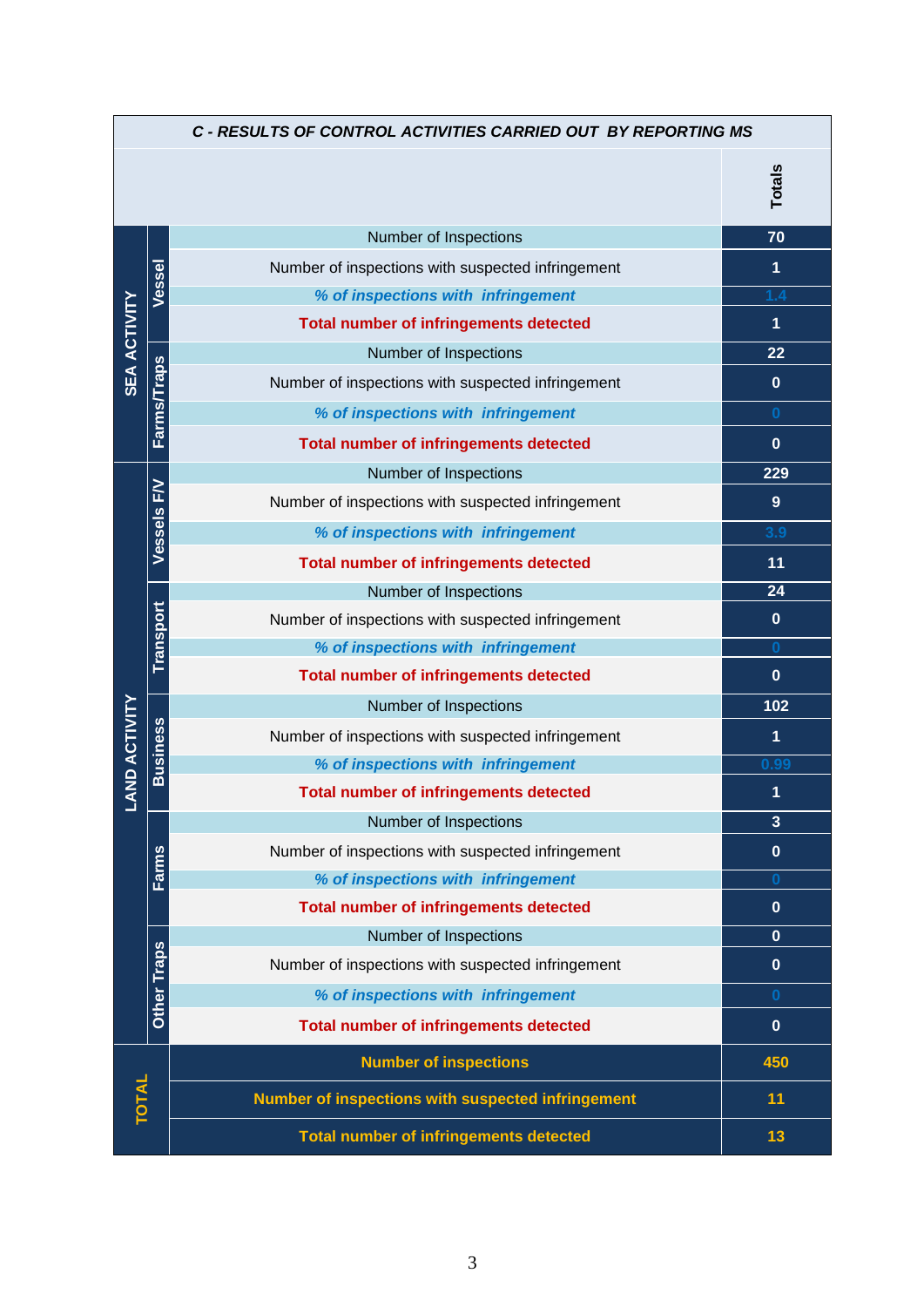|                      | D - RESULTS OF CONTROL ACTIVITIES CARRIED OUT ON THE FLAG STATE OF<br><b>INSPECTED OBJECT</b> |                                                             |                |                             |                         |  |  |
|----------------------|-----------------------------------------------------------------------------------------------|-------------------------------------------------------------|----------------|-----------------------------|-------------------------|--|--|
|                      |                                                                                               |                                                             | EU<br>others   | $\frac{1}{2}$ $\frac{1}{2}$ | Totals                  |  |  |
|                      |                                                                                               | Number of Inspections                                       | $\Omega$       | 30                          | 70                      |  |  |
|                      |                                                                                               | Number of inspections with suspected infringement           | $\Omega$       | 0                           | 1                       |  |  |
|                      | Vessel                                                                                        | % of inspections with infringement                          | $\Omega$       | $\Omega$                    | 1.4                     |  |  |
| <b>SEA ACTIVITY</b>  |                                                                                               | <b>Total number of infringements detected</b>               | $\Omega$       | 0                           | 1                       |  |  |
|                      |                                                                                               | Number of Inspections                                       | $\Omega$       | $\Omega$                    | 22                      |  |  |
|                      | <b>Farms/traps</b>                                                                            | Number of inspections with suspected infringement           | $\Omega$       | 0                           | $\mathbf{0}$            |  |  |
|                      |                                                                                               | % of inspections with infringement                          | $\Omega$       | $\Omega$                    | $\bf{0}$                |  |  |
|                      |                                                                                               | <b>Total number of infringements detected</b>               | $\Omega$       | $\Omega$                    | $\mathbf 0$             |  |  |
|                      |                                                                                               | Number of Inspections                                       | $\Omega$       | 11                          | 229                     |  |  |
|                      | Vessels FV                                                                                    | Number of inspections with suspected infringement           | $\mathbf{0}$   | $\Omega$                    | 9                       |  |  |
|                      |                                                                                               | % of inspections with infringement                          | $\Omega$       | $\overline{0}$              | 3.9                     |  |  |
|                      |                                                                                               | <b>Total number of infringements detected</b>               | $\mathbf{0}$   | $\Omega$                    | 11                      |  |  |
|                      |                                                                                               | Number of Inspections                                       | $\overline{4}$ | $\Omega$                    | 24                      |  |  |
|                      | <b>Transport</b>                                                                              | Number of inspections with suspected infringement           | $\mathbf{0}$   | $\mathbf 0$                 | $\bf{0}$                |  |  |
|                      |                                                                                               | % of inspections with infringement                          | $\Omega$       | $\overline{0}$              | $\bf{0}$                |  |  |
|                      |                                                                                               | <b>Total number of infringements detected</b>               | 0              | $\mathbf 0$                 | $\mathbf{0}$            |  |  |
|                      | <b>Business</b>                                                                               | Number of Inspections                                       | $\Omega$       | $\mathbf 0$                 | 102                     |  |  |
|                      |                                                                                               | Number of inspections with suspected infringement           | $\mathbf{0}$   | $\mathbf 0$                 | 1                       |  |  |
|                      |                                                                                               | % of inspections with infringement                          | $\Omega$       | 0                           | 0.99                    |  |  |
| <b>LAND ACTIVITY</b> |                                                                                               | <b>Total number of infringements detected</b>               | $\mathbf{0}$   | $\mathbf 0$                 | 1                       |  |  |
|                      |                                                                                               | Number of Inspections                                       | $\Omega$       | $\Omega$                    | $\overline{\mathbf{3}}$ |  |  |
|                      |                                                                                               | Number of inspections with suspected infringement           | $\mathbf 0$    | $\mathbf 0$                 | $\bf{0}$                |  |  |
|                      | Farms                                                                                         | % of inspections with infringement                          | $\Omega$       | $\overline{0}$              | 0                       |  |  |
|                      |                                                                                               | <b>Total number of infringements detected</b>               | $\mathbf{0}$   | $\mathbf 0$                 | $\mathbf 0$             |  |  |
|                      |                                                                                               | Number of Inspections                                       | $\Omega$       | $\Omega$                    | $\mathbf 0$             |  |  |
|                      | Other Traps                                                                                   | Number of inspections with suspected infringement           | $\mathbf 0$    | $\mathbf 0$                 | $\mathbf 0$             |  |  |
|                      |                                                                                               | % of inspections with infringement                          | $\Omega$       | 0                           | $\bf{0}$                |  |  |
|                      |                                                                                               | <b>Total number of infringements detected</b>               | $\mathbf{0}$   | $\mathbf 0$                 | $\mathbf 0$             |  |  |
|                      |                                                                                               | <b>Number of inspections</b>                                | 4              | 41                          | 450                     |  |  |
|                      | <b>TOTAL</b>                                                                                  | <b>Number of inspections with suspected</b><br>infringement | $\mathbf 0$    | $\mathbf{0}$                | 11                      |  |  |
|                      |                                                                                               | <b>Total number of</b><br>infringements detected            | $\mathbf{0}$   | $\bullet$                   | 13                      |  |  |